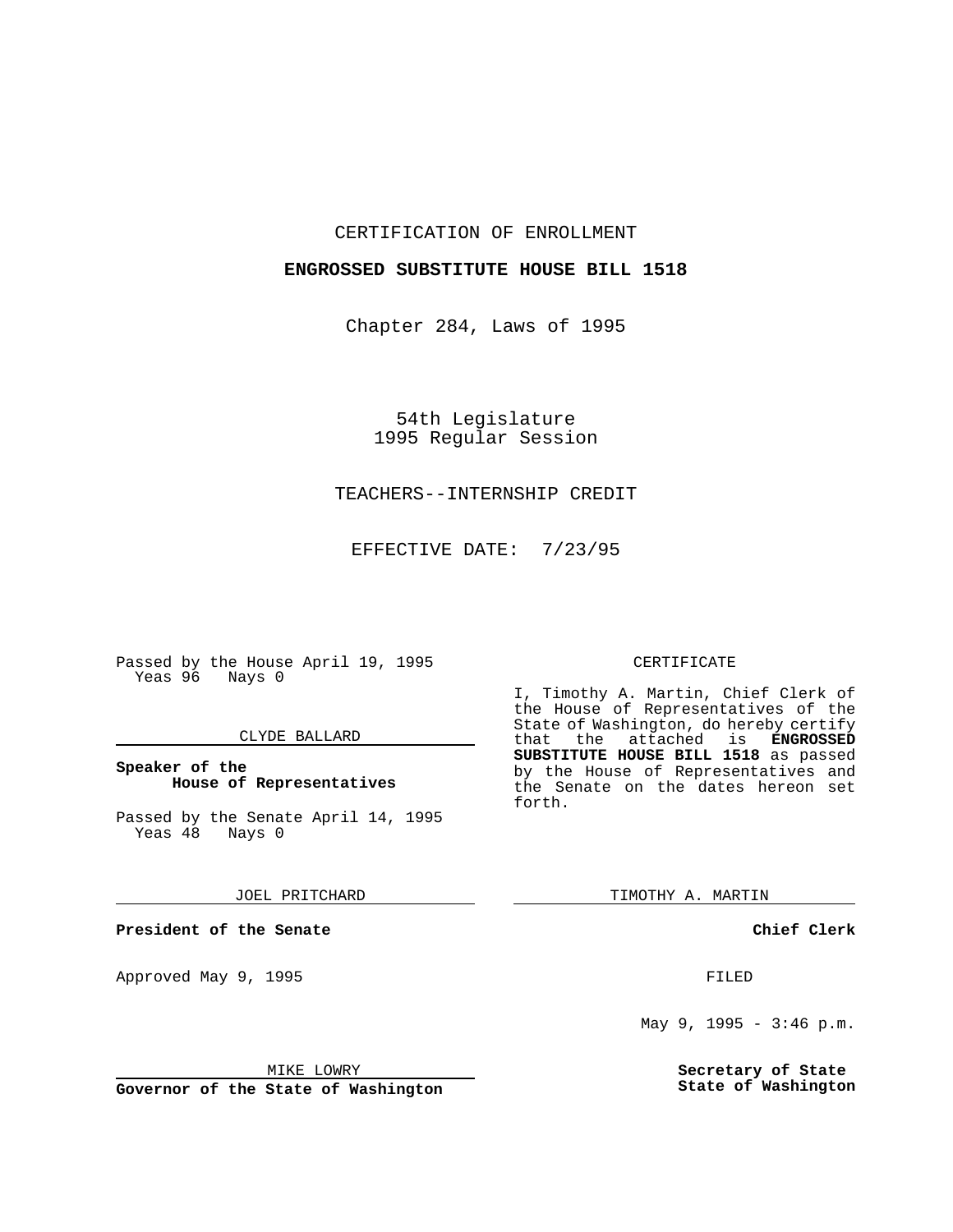# **ENGROSSED SUBSTITUTE HOUSE BILL 1518** \_\_\_\_\_\_\_\_\_\_\_\_\_\_\_\_\_\_\_\_\_\_\_\_\_\_\_\_\_\_\_\_\_\_\_\_\_\_\_\_\_\_\_\_\_\_\_

\_\_\_\_\_\_\_\_\_\_\_\_\_\_\_\_\_\_\_\_\_\_\_\_\_\_\_\_\_\_\_\_\_\_\_\_\_\_\_\_\_\_\_\_\_\_\_

## AS AMENDED BY THE SENATE

Passed Legislature - 1995 Regular Session

### **State of Washington 54th Legislature 1995 Regular Session**

**By** House Committee on Education (originally sponsored by Representatives Thompson, Lambert, Talcott, Brumsickle, Elliot, Radcliff, D. Schmidt, Pelesky, Padden, Veloria, Dickerson, McMahan, Quall, Johnson, Basich and Mason)

Read first time 02/20/95.

1 AN ACT Relating to internship credit for teachers; amending RCW 2 28A.415.020; adding a new section to chapter 28A.415 RCW; and creating 3 new sections.

4 BE IT ENACTED BY THE LEGISLATURE OF THE STATE OF WASHINGTON:

 NEW SECTION. **Sec. 1.** The legislature finds that if students are to succeed in an increasingly competitive economy, they will need to be taught by teachers who are aware of the technological innovations and changes that are occurring throughout business, industry, and government. Having teachers who are more aware of these changes will lead to improvements in curriculum and instruction, thereby making public schools more relevant to the future career and personal needs of our students.

13 **Sec. 2.** RCW 28A.415.020 and 1990 c 33 s 415 are each amended to 14 read as follows:

 (1) Certificated personnel shall receive for each ten clock hours of approved in-service training attended the equivalent of a one credit college quarter course on the salary schedule developed by the legislative evaluation and accountability program committee.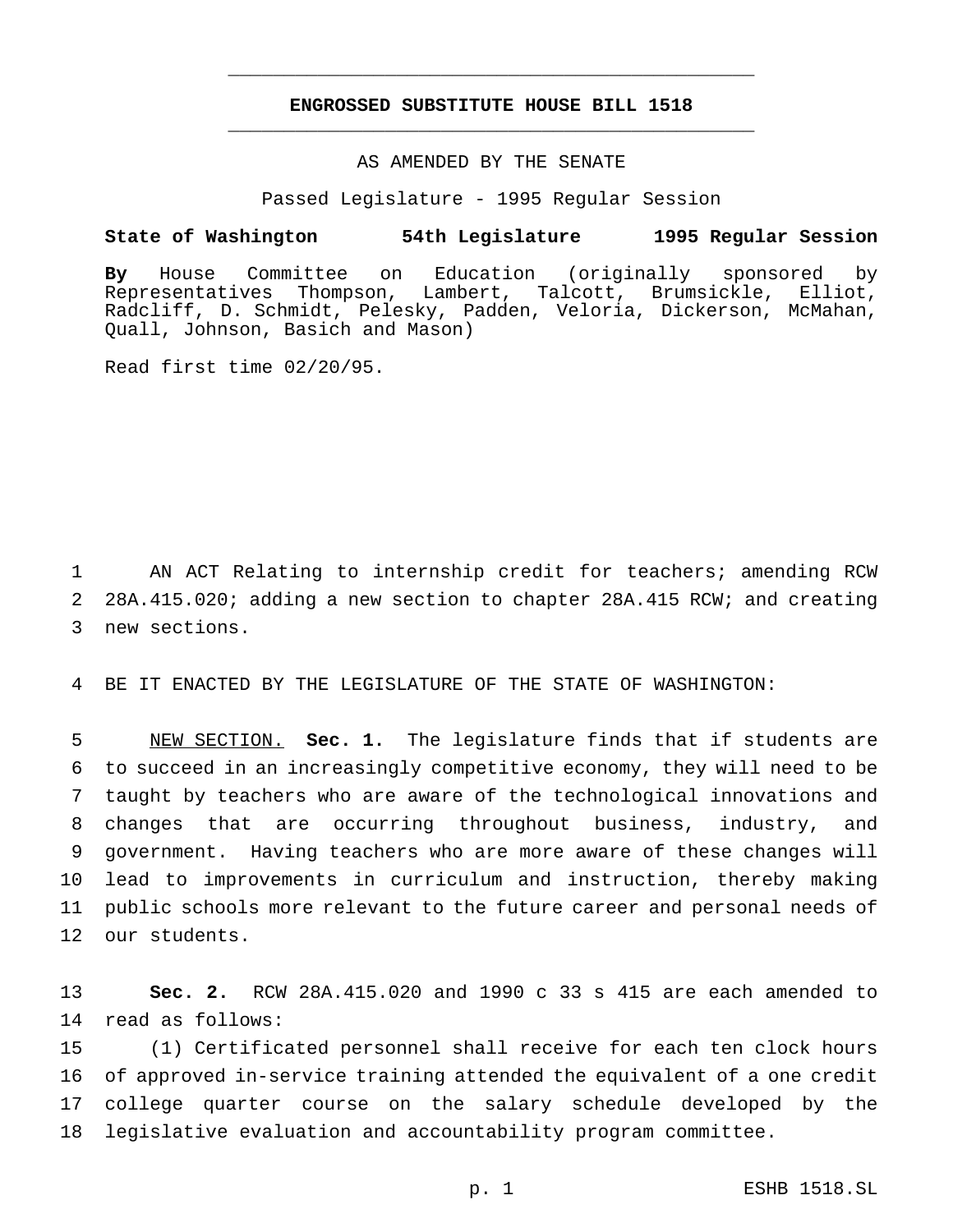(2) Certificated personnel shall receive for each ten clock hours of approved continuing education earned, as continuing education is defined by rule adopted by the state board of education, the equivalent of a one credit college quarter course on the salary schedule developed by the legislative evaluation and accountability program committee.

 (3) Certificated personnel shall receive for each forty clock hours of participation in an approved internship with a business, an 8 industry, or government, as an internship is defined by rule of the state board of education in accordance with section 3 of this act, the 10 equivalent of a one credit college quarter course on the salary 11 schedule developed by the legislative evaluation and accountability 12 program committee.

 (4) An approved in-service training program shall be a program approved by a school district board of directors, which meet standards adopted by the state board of education, and the development of said program has been participated in by an in-service training task force whose membership is the same as provided under RCW 28A.415.040, or a program offered by an education agency approved to provide in-service for the purposes of continuing education as provided for under rules adopted by the state board of education, or both.

 $((+4))$   $(5)$  Clock hours eligible for application to the salary schedule developed by the legislative evaluation and accountability program committee as described in subsections (1) and (2) of this 24 section, shall be those hours acquired after August 31, 1987. Clock hours eligible for application to the salary schedule as described in subsection (3) of this section shall be those hours acquired after December 31, 1995.

 NEW SECTION. **Sec. 3.** A new section is added to chapter 28A.415 RCW to read as follows:

 The state board of education shall establish rules for awarding clock hours for participation of certificated personnel in internships with business, industry, or government. To receive clock hours for an internship, the individual must demonstrate that the internship will provide beneficial skills and knowledge in an area directly related to his or her current assignment, or to his or her assignment for the following school year. An individual may not receive more than the equivalent of two college quarter credits for internships during a calendar-year period. The total number of credits for internships that